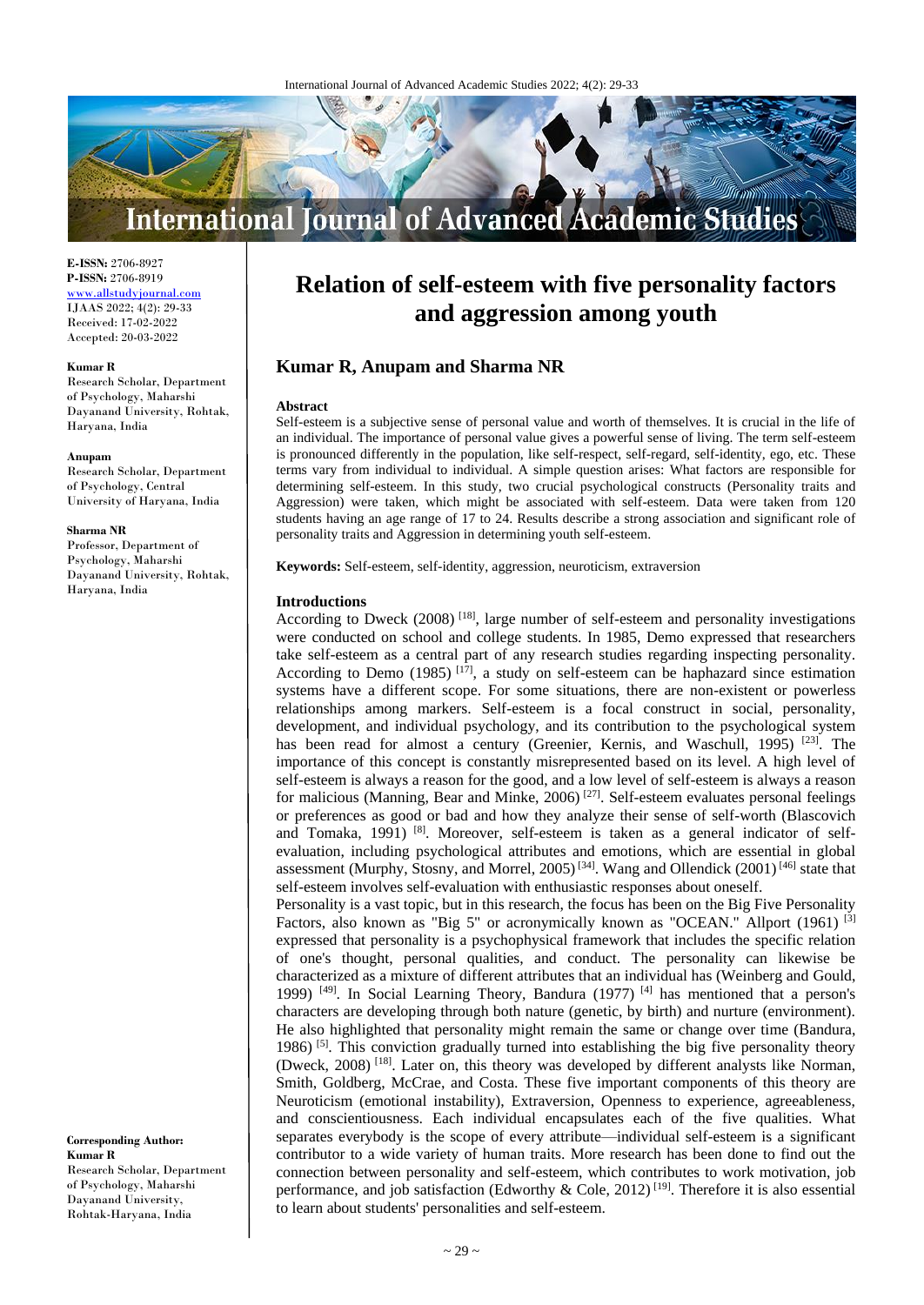In any case, the other exploration has revealed that selfesteem is emphatically associated with essential elements of self esteem, for instance, the ''Big Five" (Erdle, Gosling, and Potter, 2009; Watson, Suls, and Haig, 2002)<sup>[20, 47]</sup>. Emphatic association of self-esteem has been observed with each of the big five personality factors. Self-esteem has been emphatically associated with each of the Big Five personality variables (Robins *et al*., 2001) [36] . Self-esteem is associated contrarily with only the neurotic dimension. It is undoubtedly related to the rest of the dimensions (extraversion, openness, conscientiousness, and agreeableness) of the Big Five personality factors (Watson *et al*., 2002) [47] . A new report by Swickert *et al*. (2004) [42] detailed a critical aberrant impact of extraversion on selfesteem utilizing positive effects. Consequently, the authors observed a positive and robust impact on extraversion on self-esteem. Various examinations have researched the relationship of emotional elements and personality of an individual with self-esteem (Francis, 1996; Swickert, Hittner, Kitos, and Cox-Fuenzalida,  $2004$ )  $[21, 42]$ . Neuroticism and extraversion generally show opposite associations with self-esteem (Watson *et al.*, 2002)<sup>[47]</sup>.

The general definition of aggression alludes to a scope of practices that can bring about either harm physically or mentally to oneself, others, and objects of the environment. Baron and Richardson (1994)<sup>[6]</sup> characterize aggression as any demonstration that hurts another person who spurred to avoid such harm. Sometimes aggression has been separated into two-component one is adequate, and the other is instrumental aggression (Bushman and Anderson, 2001)<sup>[10]</sup>. The affective component of aggression is related to negative emotion; generally, anger and instrumental aggression are especially goal-directed is moderate without influence.

Self-esteem is the individual's identity, and sometimes aggression protects that identity. Adolescence is a very critical time for the formation of self-esteem. Both guardians and instructors can help an individual shape their self-esteem. The reflection of self-esteem of the adolescents can be noticed in the disposition and conduct of both schools and at home (Mogonea and Mogonea, 2014)<sup>[32]</sup>. Along these lines, young age is simply the primary period for advancing self components like self-identity and selfesteem. Low self-esteem might play a role in the emotional deregulation of adolescence (Lin, Tang, Yen, Ko, Huang, Liu, *et al.*, 2008)<sup>[26]</sup>.

In contrast, a high level of self-esteem contributes to positive growth and resilience (Moksnes and Espnes, 2012) [33]. One side of the researcher's discussion has argued that people with low self-esteem are inclined to genuinely externalize issues such as antisocial activity and introverted conduct (Fergusson and Horwood, 2002; Rosenberg, Schooler, and Schoenbach, 1989; Sprott and Doob, 2000)<sup>[22,</sup> 38, 41] . However, others have scrutinized this issue and noticed that few investigations have neglected to discover a connection between externalizing problems and lower level of self-esteem (Bynner, O'Malley, and Bachman, 1981; Jang and Thornberry, 1998; McCarthy and Hoge, 1984) [12, 24, 31] or between the lower level of general self-esteem results of aggression (Bushman and Baumeister, 1998; Kirkpatrick, Waugh, Valencia, &Webster, 2002; Twenge and Campbell, 2003)[9, 25, 44] .

## **Rationale of the study**

The whole life of a person revolves around his personal identity, and this identity is achieved through self-evaluation by the individual of one's self. There is numerous factor that refines this personal identity. Some people have a good sense of self, but some have less. The primary motive behind this study is to know the association and role of personality traits. The whole aspect of individuals is inclined, and aggression is another aspect that expresses a bunch of negative emotions in determining self-esteem. Some researches show that aggression protects an individual's identity or self-esteem.

## **Objective**

To analyze the relationship between personality factors, aggression, and self-esteem among youth.

Find out the role of personality factors, aggression in selfesteem among youth.

### **Hypotheses**

There is no significant relationship between personality factors, aggression, and self-esteem among youth.

Personality factors and aggression play an essential role in the self-esteem of youth.

### **Method**

Sample: A convenient sample of 120 participants was selected from Haryana between the ages of 17 to 24.

**Design:** Correlation design was adopted for the present study.

## **Measures**

Rosenberg Self-Esteem scale (Rosenberg 1965)<sup>[37]</sup>: The scale measures an individual's self-worth with the help of 10 positive and negative feeling statements about himself. The scale is uni-dimensional in which each statement is rated on a four-point Likert scale in between strongly agree to disagree strongly—the internal consistency reliability of the test (Cronbach alpha. 81).

Aggression Questionnaire (Buss & Perry, 1992)<sup>[11]</sup>; The scale measures four crucial areas of aggression which are Physical Aggression (PA), Verbal Aggression (VA), Anger (A), and Hostility (H). The 29 statements are categorized in four areas of aggression, and the total of these statements gives a composite score of overall aggression. Responses were scored on a five-point scale that was highly uncharacteristic of me  $(1)$  to highly characteristic  $(5)$ .

NEO-Five Factor Questionnaire (Costa & McCrae, 1992) [16]. The test consists of 60 self-reported items to assess the five critical personality dimensions. The broad five dimensions of personality are termed OCEAN (openness, conscientiousness, Extraversion, Agreeableness, and Neuroticism). These dimensions are assessed through a fivepoint Likert scale between strongly disagree and strongly agree.

# **Procedure**

For the present study, a convenient sample was taken from Haryana. Data was collected through Google form. The purpose of the study was cleared with participants after the participant's consent the link of Google form was shared with them. Instructions of each scale were written before the actual statement of each questionnaire. Google provides a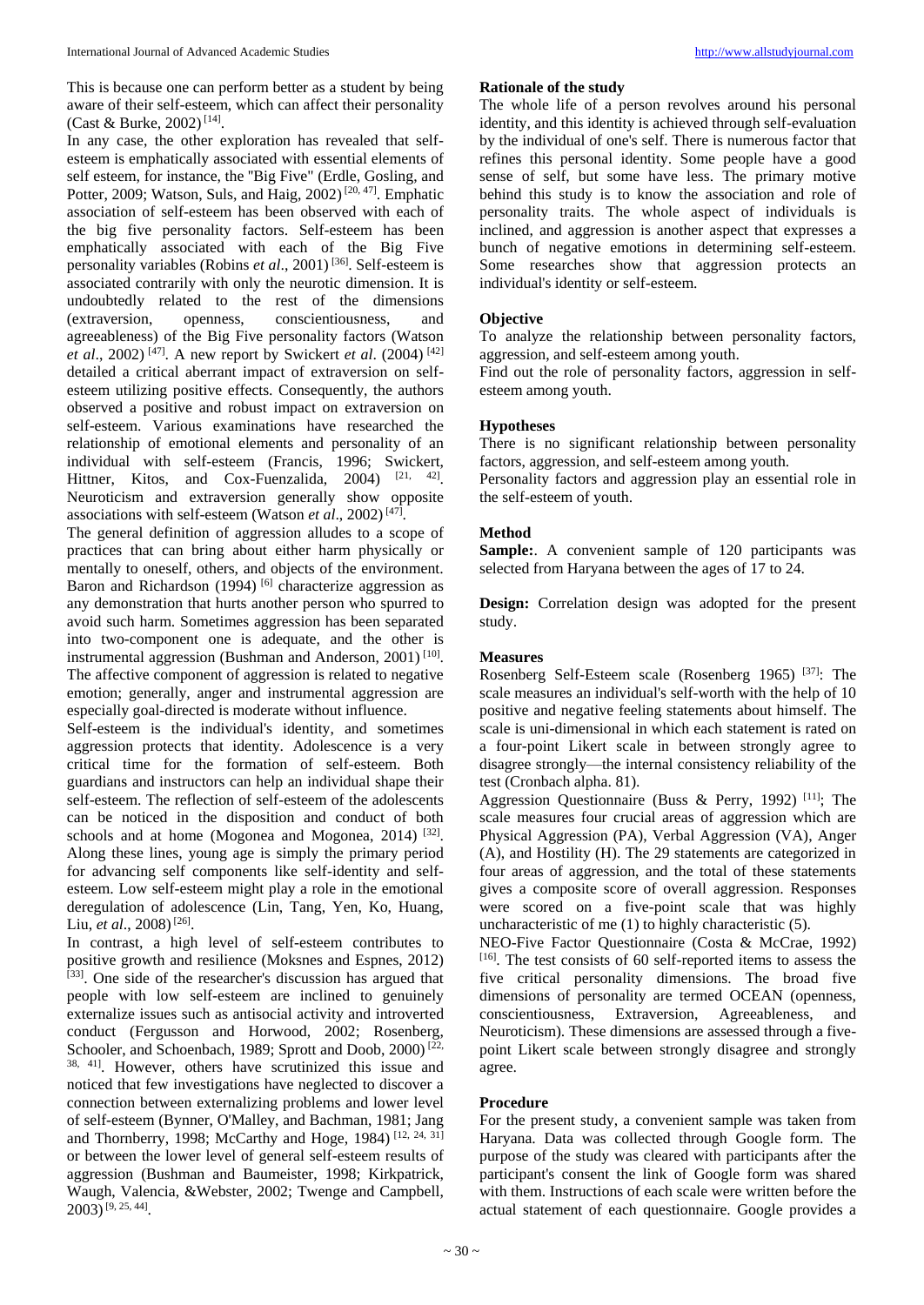spreadsheet for every individual response. The compiled data were analyzed through SPSS.

## **Results and Discussion**

The study's first objective is to describe the relationship between personality, aggression, and self-esteem. The Pearson correlation analysis results are shown in table no. 1. Results of table 1 demonstrate a significant association of big five personality traits, aggression, and self-esteem. Selfesteem found negatively associated with the total aggression  $(r = -.25, p < .01$  level), physical aggression  $(r = .30, p < .01$ level), verbal aggression ( $r = -21$ ,  $p < .05$  level), anger ( $r = -1$ .35,  $p < .01$  level), and hostility ( $r = .32$ ,  $p < .01$  level). The first hypothesis is accepted based on the present results. The person who scores high on overall aggression and dimension of aggression shows a lower level of self-esteem. Findings supported by Weber and Kurpius (2011) [48] revealed a negative association between self-esteem and aggression of college-going students. Further research focused on the association of relational aggression with current internalizing problems (Achenbach, 1991)  $[2]$ , delinquency in the community (Marsee *et al*., 2011) [28] , and anger and poor emotional adjustment (Marsee & Frick  $2007$ )  $^{[29]}$ , proactive aggression-related with dispassionate attributes. Self esteem shows positive association with personality traits, extraversion (r =.42, *p<* .01 level), Openness to experience  $(r = .17, p < .05$  level), Agreeableness ( $r = 15$ ,  $p < .05$  level), and conscientiousness  $(r = .24, p < .01$  level), negatively associated with Neuroticism ( $r = -0.42$ ,  $p < 0.01$  level). The characteristics associated with extroverts are generally full of energy, highly expressive, and outgoing by nature (Amirazodi and Amirazodi (2011)<sup>[1]</sup>. Extrovert people are also assertive and bold, which results in them being more engaged in many activities and civil associations. Their participation leads them to excel in many different situations, increasing their self-esteem level. Individuals high on openness tend to move out from their zone and constantly acquire a wide range of interests to have new experiences. According to Amirazodi and Amirazodi (2011)<sup>[1]</sup>, students who are high on the trait of agreeableness are trustworthy, clear about their ideas, and very helpful. According to Muthu and colleagues  $(2010)$  <sup>[35]</sup>, the traits of conscientiousness are linked with self-disciplined, self-control, and persistence, and these characteristics are also found in a high self-esteem individual. People who are high on conscientiousness always stand strong for their point of view and decisions and stick to their decisions until they can be. The person who is high on the above dimension of personality shows a greater level of self-esteem. In Contrast, the reverse link between neuroticism and self-esteem is supported by research. Researchers Teng and Liu (2013)<sup>[43]</sup> revealed that neurotic university students positively predict negative emotions such as depression and anxiety. Neurotics tend to overreact to certain stimuli and, most of the time, feel nervous in all types of situations. These negative symptoms reduce the self-esteem level of the individuals.

Table 1 shows positive and negative associations between dimensions of aggression and personality. Neuroticism shows positive association with overall aggression  $(r = .36, )$ *p<* .01 level), and dimensions of aggression such as physical aggression  $(r = .30, p < .01$  level), verbal aggression  $(r = .26, p < .01$  level), anger  $(r = .28, p < .01$  level), and hostility (r =.15, *p<* .05 level). People who are higher on the

neurotic dimension of personality show greater aggression. These expressions of aggressive behavior may differ in these individuals, but according to the results, they are aggressive in nature. Caprara *et al*. (1996) [13] and Ruiz *et al*.  $(2001)^{[39]}$  found a positive association between neuroticism and aggression. A similar kind of relation between anger and neuroticism was studied by (Caprara *et al*. (1996) [13] & Martin *et al.*, 2000)<sup>[30]</sup>. Extraversion also show significant positive association with total aggression ( $r = 15$ ,  $p < .05$ ) level), physical aggression ( $r = 12$ ,  $p < 0.05$  level), and anger  $(r = 10, p < .05$  level). Results revealed that extroverted individuals are showing more physical aggression, which includes the direct physical harm to the targeted individual and anger in which individuals are primarily disposed to respond aggressively when they face injustice, unfair criticism, or bad (van Goozen *et al*. 1994; Spielberger *et al*., 1983) [45, 40] . People who are high on agreeableness shows concern about others behavior and easily shows trust on other people are found negatively associated with the total aggression ( $r = .30$ ,  $p < .01$  level), physical aggression ( $r = -$ .23,  $p < .01$  level), verbal aggression ( $r = .38$ ,  $p < .01$  level) and  $(r = .17, p < .05$  level). Few studies show an inverse relationship between aggression and the dimension of the agreeableness of personality (Caprara *et al*., 1996; Martin *et al*., 2000; Ruiz *et al*., 2001) [13, 30, 39] . Conscientiousness found positively associated with anger (r =.15, *p<* .05 level) and negatively associated with verbal aggression  $(r = .12)$ , *p<* .05 level). Self-disciplined and self-controlled behavior of these individuals positively related to anger and negatively related to verbal expression of aggression.

The results of table 2 fulfill the purpose of the second objective, which formulates to find out the contribution of dimensions of aggression and personality in the self-esteem of the defined sample. Dimensions of personality and aggression jointly contribute 36% in determining an individual's self-esteem. The personality dimension neuroticism shows a 17% negative contribution to the selfesteem of the individuals. People with neurotic traits indicate a low level of self-esteem; they evaluate themselves in negative aspects and, negatively blame their self-worth, possess excessive anxiety and depression (Teng and Liu  $2013$ )  $^{[43]}$ . On the other side dimension, extraversion shows 8%, and Conscientiousness shows 1% positive contribution in self-esteem. The overt behavior of extroverted people boosts their self-esteem and positively evaluates their efforts and self-worth.

The total aggression shows 5%, anger 3%, and physical aggression .04% negative contribution in the self-esteem of individuals. Participants with low self-esteem are more susceptible to increased self-abasement and depression (Cong, Tian, & Zhang, 2005) [15] . Baumeister *et al*. (1996) [7] suggested that escalated high self-esteem (as seen as a component of narcissism) strongly contributes to aggressive behavior and low self-esteem. Some research indicates that aggression sometimes protects individuals' identities. However, the high level of overall charge or a particular dimension of attack reduces self-esteem in any individual.

#### **Conclusion**

The result of the study describes the potent role of some personality dimensions and aggression in determining youth self-esteem. A lower level of self-esteem is a part of personality and is responsible for aggressive behavior. Some other potent factor-like (family structure, work environment, parameters of self-evaluation, etc.) that may play a role in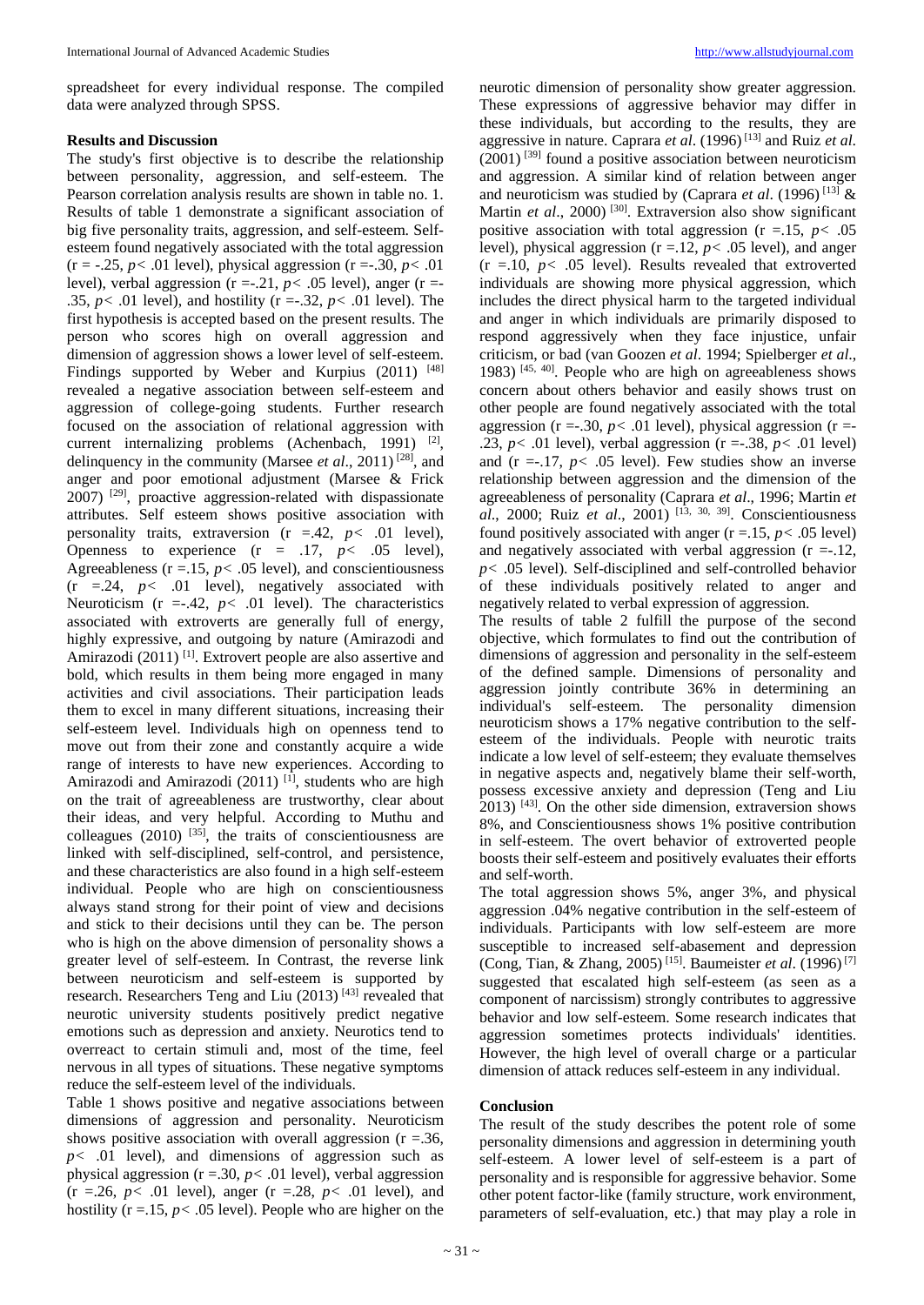the determination of self-esteem can also be included in further studies for better understanding.

#### **References**

- 1. Amirazodi F, Amirazodi M. Personality traits and Selfesteem. Procedia - Social and Behavioral Sciences. 2011;29:713-716.
- 2. Achenbach TM. Manual for the Teacher's Report Forms and Profile. Burlington: University of Vermont Department of Psychiatry, 1991.
- 3. Allport GW. Pattern and Growth in Personality. New York: H. Holt and Company, 1961.
- 4. Bandura A. Self-efficacy: Toward a unifying theory of behavioral change. Psychological Review. 1977;84(2):191-215.
- 5. Bandura A. Social foundations of thought and action: A social cognitive theory. New Jersey: Prentice Hall, 1986.
- 6. Baron RA, Richardson D. Human Aggression. New York, NY: Plenum, 1994.
- 7. Baumeister RF, Smart L, Boden JM. Relation of threatened egotism to violence and aggression: The dark side of high self-esteem. Psychological Review. 1996;103:5-33.
- 8. Blascovich J, Tomaka J. Measures of self-esteem. In J. P. Robinson, P. R. Shaver, & L. S. Wrightsman (Eds.), Measures of Personality and Social Psychological attitudes. San Diego, CA: Academic Press, 1990, 115- 160.
- 9. Bushman BJ, Baumeister RF. Threatened egotism, narcissism, self-esteem, and direct and displaced aggression: Does self-love or self-hate lead to violence? Journal of Personality and Social Psychology. 1998;75:219-229.
- 10. Bushman BJ, Anderson CA. Is it time to pull the plug on the hostile versus instrumental aggression dichotomy? Psychological Review. 2001;108:273-279.
- 11. Buss AH, Perry M. The Aggression Questionnaire. Journal of Personality and Social Psychology. 1992;63:452-459.
- 12. Bynner JM, O'Malley P, Bachman JG. Self-esteem and delinquency revisited. Journal of Youth and Adolescence. 1981;10:407-441.
- 13. Caprara GV, Barbaranelli C, Zimbardo PG. Understanding the complexity of human aggression: Affective, cognitive, and social dimensions of individual differences in propensity toward aggression. European Journal of Personality. 1996;10(2):133-155.
- 14. Cast AD, Burke PA. Theory of self esteem. Social Forces, 2002, 1041-1068.
- 15. Cong X, Tian L, Zhang X. Self-esteem: The core of mental health. Journal of Northeast Normal University (Philosophy and Social Sciences). 2005;31:144-148.
- 16. Costa PT, McCrae RR. Revised NEO-Personality Inventory (NEO-PI-R) and NEO Five-Factor Inventory (FFI) manual. Odessa, FL: Psychological Assessment Resources, 1992.
- 17. Demo DH. The measurement of self-esteem: Refining our methods*.* Journal of Personality and Social Psychology, 1985, 1490-1502.
- 18. Dweck CS. Can personality be changed? The role of beliefs in personality and change. Current Directions in Psychological Science, 2008, 391-394.
- 19. Edworthy A, Cole B. Cycles of self-esteem. Social Care and Neurodisability, 2012, 27-36.
- 20. Erdle S, Gosling SD, Potter J. Does self-esteem account for the higher-order factors of the Big Five? Journal of Research in Psychology, 2009. Doi: 10.1016/ j.JRP.2009.04.012.
- 21. Francis LJ, James DJ. The relationship between Rosenberg's construct of self-esteem and Eysenck's two-dimensional model of personality. Personality and Individual Differences*.* 1996;21(4):483-488.
- 22. Fergusson DM, Horwood LJ. Male and female offending trajectories. Development and Psychopathology. 2002;14:159-177.
- 23. Greenier KD, Kernis MH, Waschull SB. Not all high (or low) self-esteem people are the same: Theory and research on stability of self-esteem. In M. H. Kernis (Ed.), Efficacy, agency, and self-esteem. New York: Springer, 1995, 51-71.
- 24. Jang SJ, Thornberry TP. Self-esteem, delinquent peers, and delinquency: A test of the self-enhancement thesis. American Sociological Review*.* 1998;63:586-598.
- 25. Kirkpatrick LA, Waugh CE, Valencia A, Webster GD. The functional domain specificity of self-esteem and the differential prediction of aggression. Journal of Personality and Social Psychology. 2002;82:756-767.
- 26. Lin HC, Tang TC, Yen JY, Ko CH, Huang CF, Liu SC. *et al*. Depression and its association with self-esteem, family, peer and school factors in a population of 9586 adolescents in Southern Taiwan. Psychiatry and Clinical Neurosciences. 2008;62:412-420.
- 27. Manning MA, Bear GG, Minke KM. Self-concept and self esteem. In G.G. Bear and K.M. Minke (Eds.), Children's needs III: Development, prevention, and intervention. Washington DC: National Association of School Psychologists, 2006, 341-356.
- 28. Marsee MA, Barry CT, Childs KK, Frick PJ, Kimonis ER, Muñoz LC, *et al*. Assessing the forms and functions of aggression using self-report: Factor structure and invariance of the Peer Conflict Scale in youths. Psychological Assessment. 2011;23:792-804.
- 29. Marsee MA, Frick PJ. Exploring the cognitive and emotional correlates to proactive and reactive aggression in a sample of detained girls. Journal of Abnormal Child Psychology. 2007;35:969-981.
- 30. Martin R, Watson D, Wan CK. A three-factor model of trait anger: Dimensions of affect, behavior, and cognition. Journal of Personality. 2000;68:869-895.
- 31. McCarthy JD, Hoge DR. The dynamics of self-esteem and delinquency. American Journal of Sociology. 1984;90:396-410.
- 32. Mogonea FR, Mogonea F. The role of the family in building adolescent's self-esteem. Procedia: Social and Behavioral Sciences*.* 2014;127:189-193.
- 33. Moksnes UK, Espnes GA. Self-esteem and emotional health in adolescents-gender and age as potential moderators. Scandinavian Journal of Psychology. 2012;53:483-489.
- 34. Murphy CM, Stosny S, Morrel TM. Change in selfesteem and physical aggression during treatment for partner violent men. Journal of Family Violence. 2005;20:201-210.
- 35. Muthu T, Balbag Z, Cemrek F. The role of self-esteem, locus of control and big five personality traits in